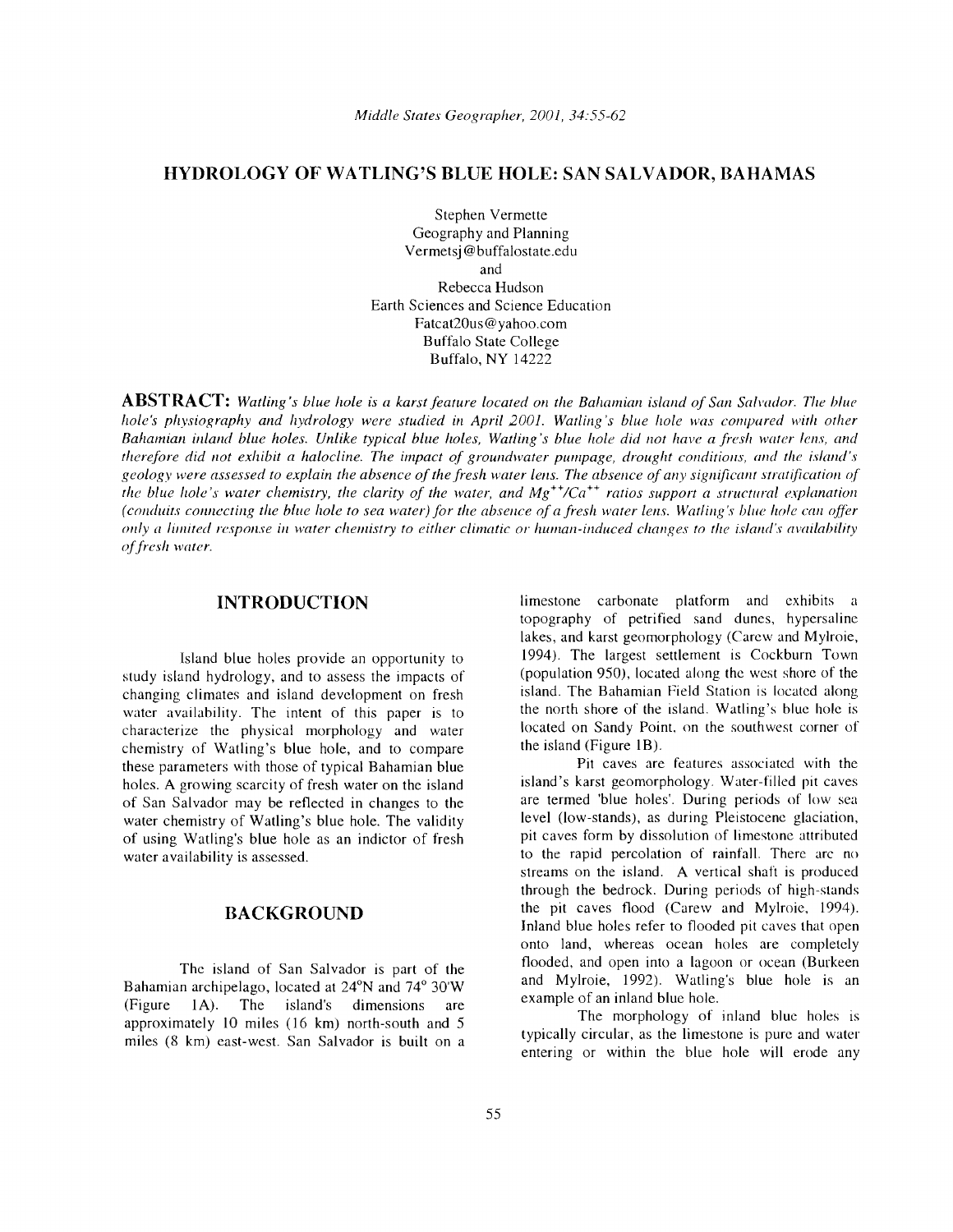

Figure 1. Location of the Bahamas and the island of San Salvador.

projections. Blue holes traditionally exhibit a water salinity from fresh to marine, with a freshwater lens floating on underlying denser seawater. The freshwater lens is a manifestation of the island's fresh water aquifer. Temporary freshwater lenses are also possible after a large storm. The boundary between the two water layers is usually well defined and is referred to as a halocline (Carew and Mylroie, 1994). Water chemistry usually exhibits a marked change at the halocline, which includes dramatic shifts in salinity, pH, clarity, and dissolved oxygen (The Blue Holes Foundation, 1999).

# **METHODS**

Watling's blue hole was mapped and sampled on April 11, 2001. Weather data were acquired using a portable hand-held weather station. Two transects were taken across the blue hole, following approximate northwest-southeast and southwest-northeast orientations. Water depth was determined using a graduated pole, to a maximum

depth of 7ft (2.1 m), and a secchi disk (using the weight) for deeper measurements. The center of the blue hole was identified by water colour: a darker blue indicating greater depth. These measurements were re-examined using photographs taken from a ridge overlooking the blue hole.

A vertical profile of the blue hole's water column was taken using a Van Doren bottle at set intervals of 3 ft (0.9 m), 9 ft (2.8 m), 18 f t (55 m), and 27 ft (8.2 m). The Van Doren bottle was lowered from two inner tubes floating over the deepest section of the blue hole. A secchi disk was used to measure the depth of the blue hole and again used to determine a secchi depth (a measure of water clarity). Water samples were collected in Nalgene bottles and returned to shore for immediate chemical analysis. Water temperature was taken immediately upon collection. The air temperature on the day of sampling was  $81.7^{\circ}F$  (27.6°C). Air temperatures had minimal effect on the collected water samples, as the ambient air temperature was comparable to the water temperature. All samples were protected from direct sunlight. Parameters measured included salinity (conductivity meter), temperature (digital thermometer), pH (meter and drop solution),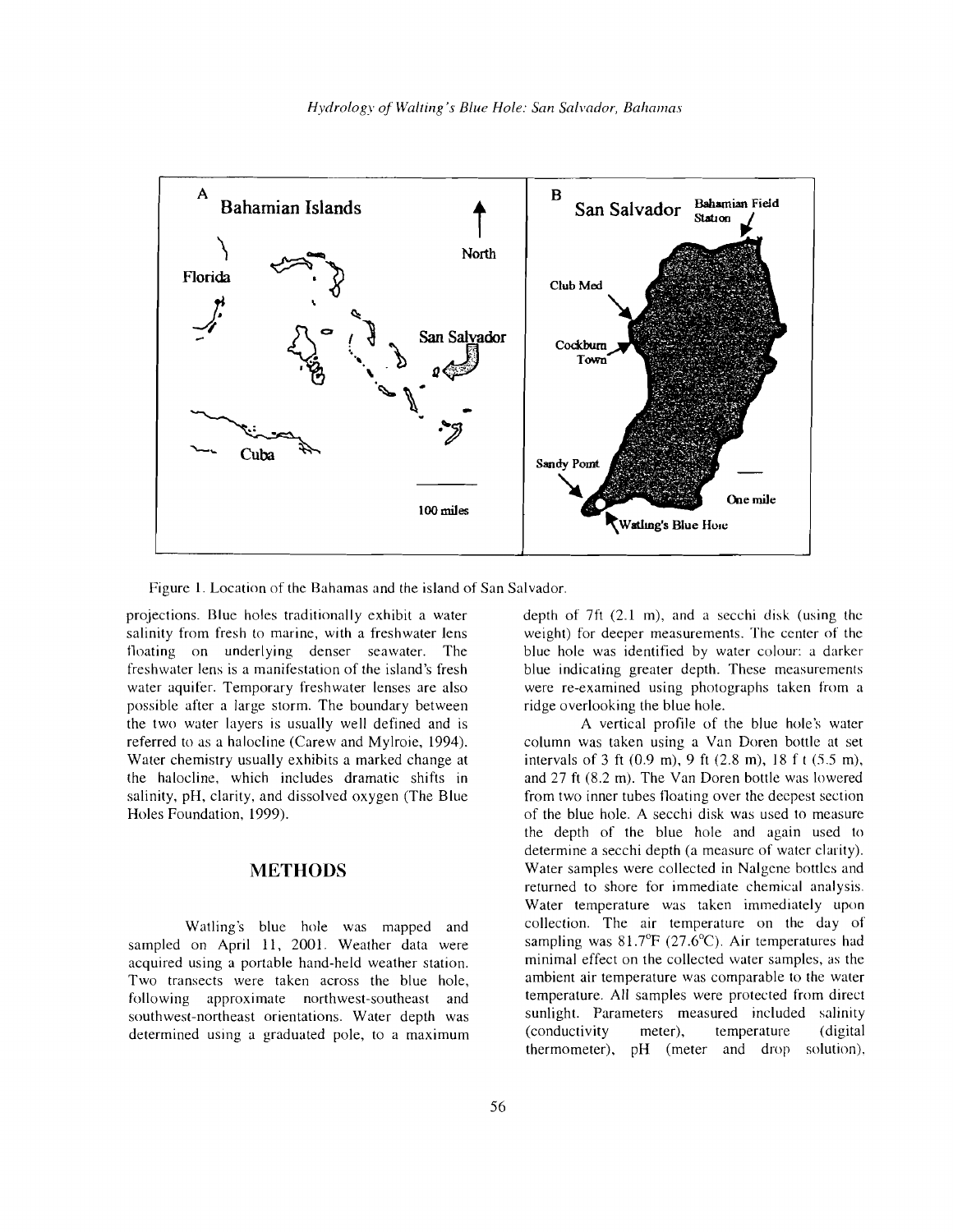

Figure 2. Watling's blue hole, as photographed from a nearby petrified sand dune (looking northwest).

hardness (titration method for calcium and magnesium), and dissolved oxygen (meter). Manufacturer recommended procedures were followed for all tests. All probes and vials were conditioned between measurements to avoid cross contamination of samples. The conductivity meter was designed for "fresh" water and thus any "salt" water measurements required that water collected from the blue hole be diluted with a prepared standard. The standard was made up of tap water (0.913 ppt salinity) taken from the Bahamian Field Station. The collected blue hole water was diluted 50mL into 150 mL of the prepared standard. Salinity was determined by multiplying the diluted sample by four and subtracting the salinity contributed to the sample from the tap water.

Biochemical Oxygen Demand (BOD<sub>5</sub>) is a measure of the oxygen demand of bacteria used for the decomposition of decaying organic material after a five-day period. Samples for the BODs test were taken from the surface and at a 27 ft (8.2 m) depth and secured in opaque Nalgene bottles. After a waiting period of five days the dissolved oxygen was determined. The  $BOD<sub>5</sub>$  was calculated as the difference between the dissolved oxygen measured at the blue hole and that of the dissolved oxygen measured five days later in a laboratory.

A sediment sample was taken within 3 ft (0.9 m) of shore. Shells were removed for identification. A loss-on-ignition test was conducted in the laboratory to determine the organic content of the sediment. Samples were placed in a crucible and excess water was allowed to evaporate overnight (about eight hours) in an oven set at  $221^{\circ}$ F (105<sup>o</sup>C). The sample was weighed and then heated to I,022°F (550°C) for two hours. The sample was again weighed and the difference was taken to be sediment loss due to the ignition of organic matter.

## **RESULTS**

At the surface, Watling's blue hole takes on the rounded shape typical of blue holes (Figures 2 and 3). It is slightly oval with its northwest-southeast dimension of210 ft (64.1 m) and southwest-northeast dimension of 195 ft (59.5 m). A smaller vertical shaft extends down to 30 ft (9.2 m). The shaft is off-center, with most of the blue hole's surface area made up of a ring of shallow water, lined with fine sediment to an average depth of 2 ft (0.6 m). The sediment ring is atypical of blue holes on other Bahamian islands (Wehn, Personal Communication). The blue hole is outlined by an artificial rock wall ranging between 2 and 3 ft (0.6 and 0.9 m) in height. It is said that this rock wall, as well as rock structures on the northeast side of the blue hole, was built as a holding pen for sea turtles brought to the blue hole by residents inhabiting the island in the 1800's (Carew and Mylroie, 1994). The sediment is made up of  $65\%$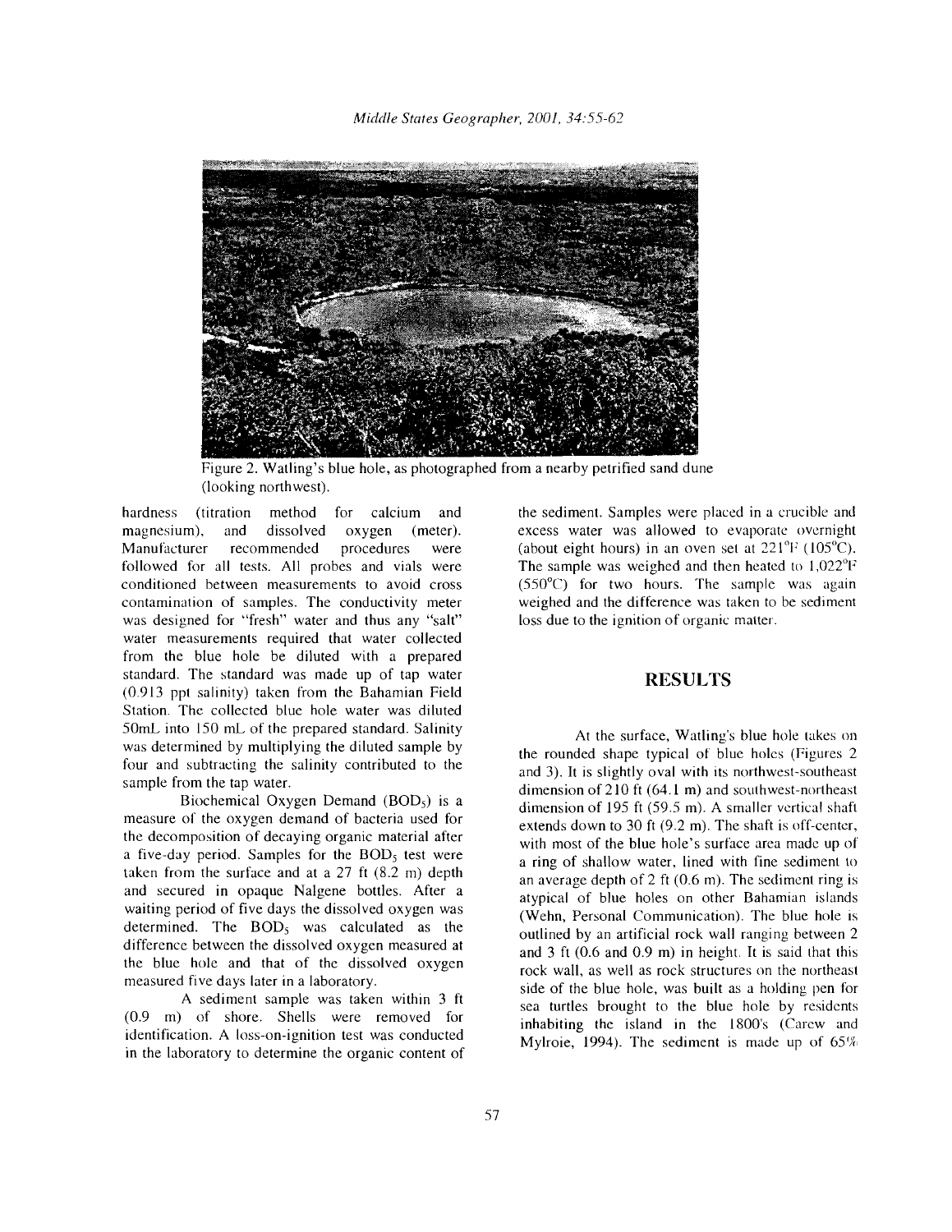*Hydrology of Waiting's Blue Hole: San Salvador, Bahamas* 



Figure 3. Morphology and water depth of Watling's blue hole (April, 2001).

organic matter, which in the shallow waters supports patches of Manatee and Turtle grass, as well as Fuzzy Finger algae. Numerous shells were found in the sediment. These have been identified as Rough Cerith gastropods and Smooth Tellin bivalves, both described as abundant in sands of shallow marine water (Dance, 1992). These observations indicate a brackish/saline environment.

A secchi depth of 16.5 ft (5 m) indicated excellent clarity, with no suspended solids or visible algae in the water. The *BODs* measurements (surface and 27 ft (8.2 m)) were zero, indicating no significant oxygen demands (e.g. from bacteria decomposing organic matter). The vertical profile of the blue hole water column failed to show a fresh water (or even brackish) lens. The salinity measurements were comparable to those typical of water sampled below a halocline or the ocean (Figure 4). Results from other blue holes have been added for comparison.

Values for the other water chemistry measurements showed no significant chemical stratification within the water column, exhibiting only slight decreases with depth (Figure 5). Dissolved oxygen values were at saturation near the surface and at 85% near the bottom of the shaft, suggesting mixing of the water column.

# **DISCUSSION**

Roadman (1974) documented the presence of a halocline in an unidentified blue hole at Sandy Point. A review of the author's map suggests that the blue hole may be Ink Well. Ink Well is described by Carew and Mylroie (1994) as having a fresh/brackish water lens of about 10 feet thick. Crotty and Teater (1984) described water in nearby Watling's blue hole as brackish (no data reported), and they noted the absence of a well-defined halocline. Profiles of Stargate and Black Hole blue holes from Andros Island (Figure 4) show a fresh water lens that is better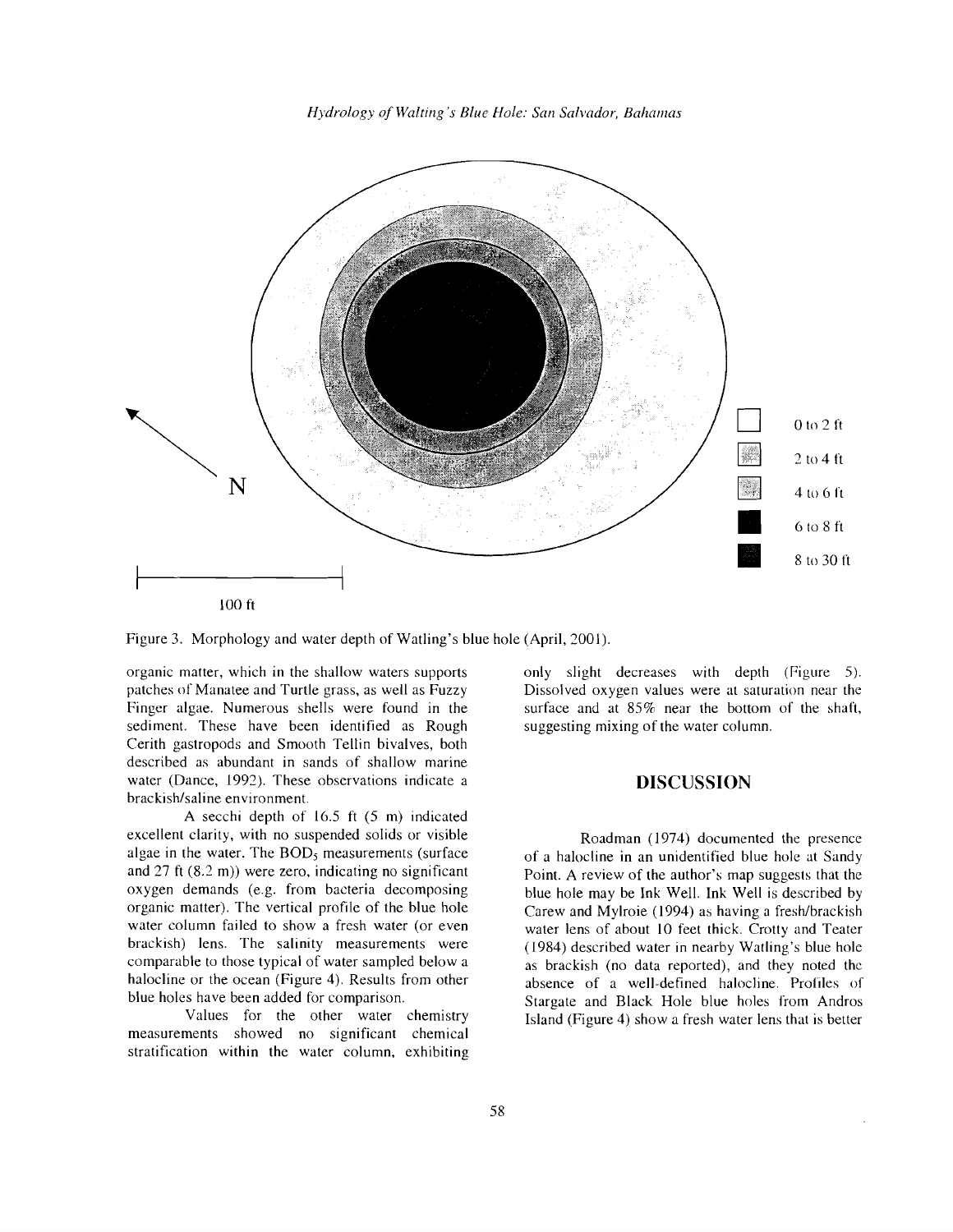*Middle States Geographer,* 2001, 34:55-62



Figure 4. Water column salinity as measured at Watling's blue hole and compared to other Bahamian blue holes.

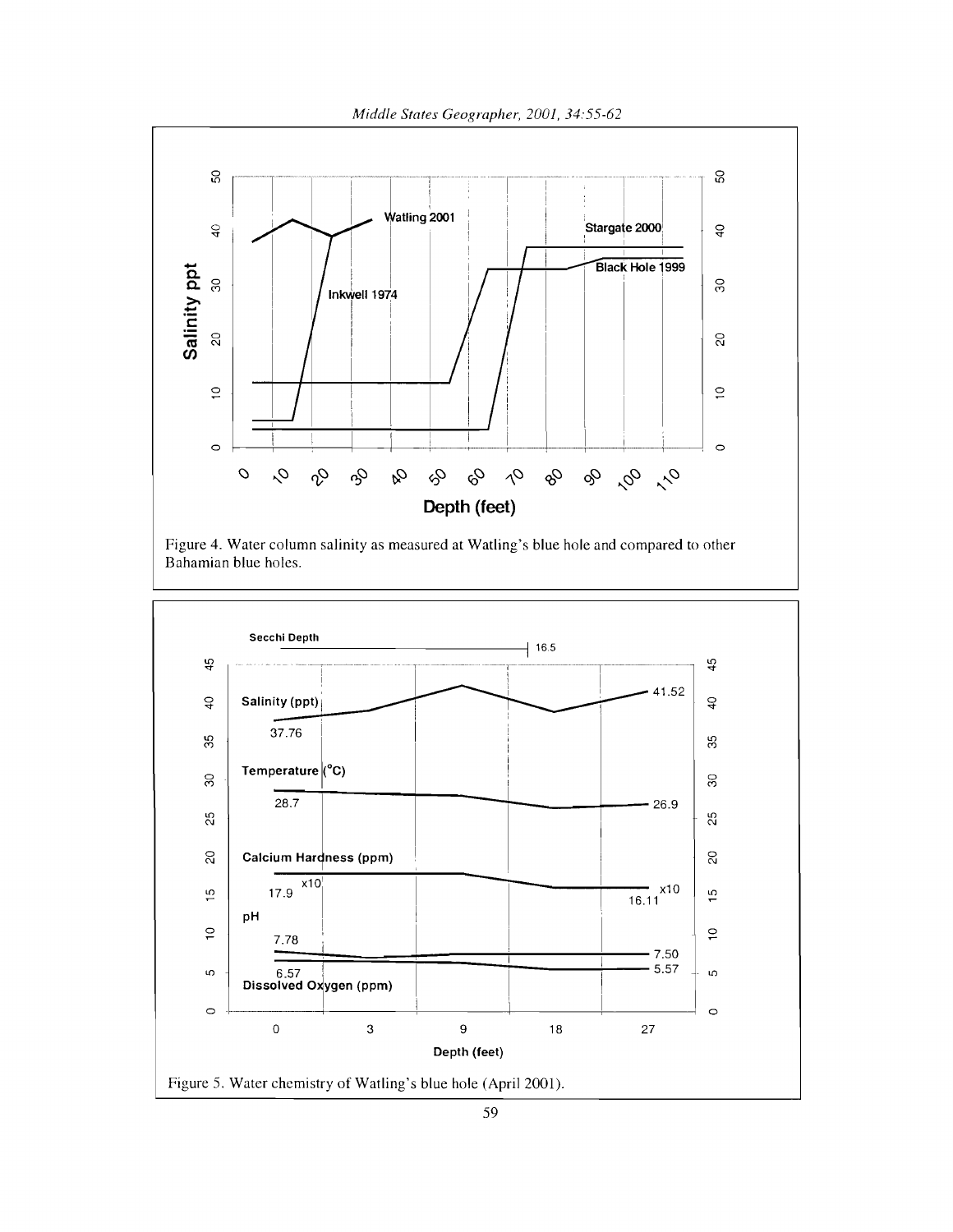described as brackish. Our sampling of Watling's blue hole showed no evidence of a brackish lens.

Three explanations are explored to explain the absence of a fresh water lens (even brackish water) and the high salinity of Watling's blue hole.

### **Over Pumping**

Groundwater does occur on the larger Bahamian islands. Andros, the largest island of the Bahamian archepalego, has sufficient groundwater resources to export its water to other islands. San Salvador supports a lens of groundwater (Davis and Johnson, 1989) but the availability of fresh water has always been a concern. The Bahamian Field Station (a former naval base) collects drinking water from a cement catchment built on the side of a dune.

Drinking water wells across the island do tap into fresh water, but they are susceptible to over pumping. The arrival of Club Med in 1994 and a growing population in Cockburn Town increased pumpage rates by 400%. The result was the loss of fresh water from the Cockburn Town aquifer (Davis, 2001). Other areas, especially the northern half of the island, have also lost their fresh water due to over pumping. While over pumping does have a local impact, the work of Davis and Johnson (1989) show that fresh water lenses are not continuous. This suggests that pumping one aquifer is unlikely to



Figure 6. San Salvador islands precipitation from January to July 2001 as compared to the normal.

affect another. There is likely no hydrological connection between the northern well fields and the area around Watling's blue hole. There is no evidence to suggest excessive purnpage in the vicinity of Sandy Point.

## **Drought Conditions**

Our sampling of Watling's blue hole in April, 2001 occurred during a period, described by local residents, as a drought. Clearly, the absence of precipitation would lessen the availability of fresh water on the island but was it of sufficient length and magnitude to remove a fresh/brackish water lens? Precipitation data collected at the airport (near Cockburn Town) provides a 60 year average (normal) for San Salvador (Shaklee, 1996). The Koppen climate classification is Aw (tropical savanna) with most of the precipitation falling during the summer months. The period from June to November is also susceptible to heavy precipitation associated with hurricanes. While airport precipitation data were not available for our study period and the months previous, a recently installed meteorological station at the Bahamian Field Station provided data for the January to July period (Gerace Field Station, 2001). The data are summarized in Figure 6. The precipitation for April occurred in the last days of the month, thus the month of March and most of April recorded precipitation well below the normal. However, the drought does not appear to have been prolonged, as precipitation in the months of January and February were close to normal. Taken together, the period January to mid-April received  $63\%$  of normal precipitation. The high precipitation totals for the latter part of April and into May highlight the variability of San Salvador's precipitation. The sixmonth period from January to July experienced  $138%$ of normal precipitation. While the climatological data are limited, there is no clear indication of a drought of sufficient duration or severity to account for the absence of a fresh/brackish water lens at Watling's blue hole.

The presence of a brackish water lens may be possible during flooding conditions. In the weeks following our sampling of Watling's blue hole, a storm passed over the island dumping 10 inches (250 mm) of rain in a period of a few days (Gerace Research Center, 2001). The brackish water lens with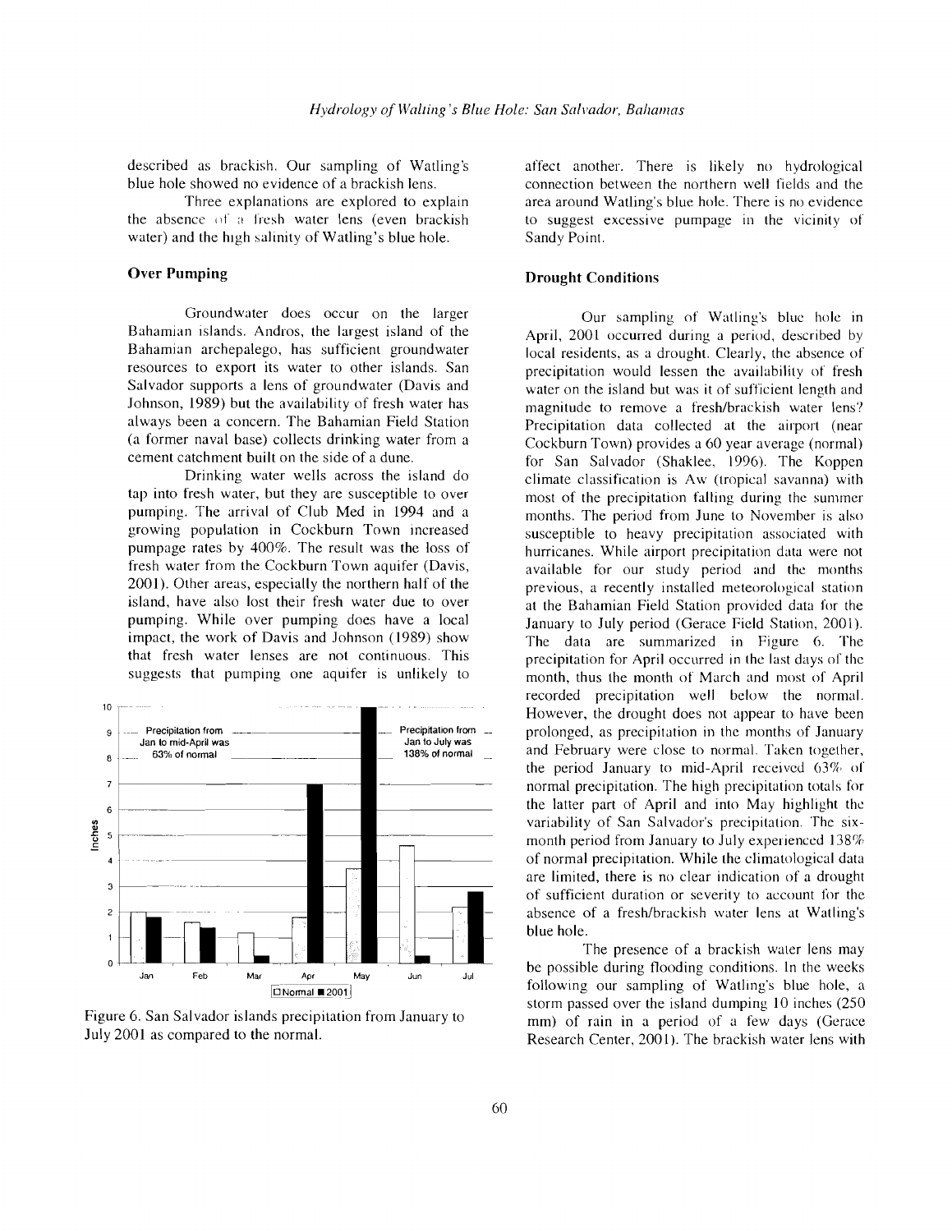an ill-defined halocline, as measured by Crotty and Teater (1984), may be attributed to periods of excess rainfall.

#### **Island** Hydrology

Davis and Johnson (1989) found that fresh water aquifers on San Salvador exist under the petrified dunes and can exist near shorelines. However, the presence of conduits allows for mixing of marine and fresh water. In areas with connecting conduits a fresh/brackish water lens may be absent. Observations of surface water levels at Watling's Blue Hole indicated that the water level in the blue hole fluctuated a minimum of 2 ft  $(0.6 \text{ m})$  with the changing tide. Carew and Mylroie (1989) describe a tidal range of a little over 3 ft (0.9 m). The absence of a fresh/brackish water lens and a halocline is consistent with the existence of a conduit connecting the blue hole with the ocean. This influx of marine water could account for mixing of the water column and the absence of a significant chemical stratification. As further evidence, the clarity of the water and the low  $BOD<sub>5</sub>$  are consistent with the findings of Davis and Johnson (1989) who found that lakes with connecting conduits are clear, and free of algae. The physical evidence, including the grasses and shelled organisms, suggest a marine environment.

Davis and Johnson (1989) used  $Mg^{++}/Ca^{++}$ ratios to distinguish the sources of ground water on San Salvador. Ratios of < 0.16 were found to indicate that the ground water was derived only from precipitation, whereas higher values indicate marine/fresh water mixing. While our  $Ca^{++}$  values (179 ppm) appear comparable to well water derived from precipitation, our  $Mg^{++}/Ca^{++}$  ratios of 8 are more typical of ocean water and saline lakes (2.80 32.42), and support the absence of a fresh/brackish water lens at Watling's blue hole.

## **CONCLUSION**

Watling's blue hole exhibits a typical rounded morphology. Most of the blue hole's area consisted of shallow waters, with a smaller shaft (slightly off center) extending down 30 ft (9.2 m).

The bottom of the blue hole (in shallow waters) was made up of a highly organic sediment ring which supported grass patches, common gastropod and bivalve organisms. The water's salinity was consistent to that of marine waters. A fresh/brackish water lens and a halocline were not observed. Other chemical parameters showed no significant stratification with depth, suggesting mixing of the water column. The high salinity of the water, apparent mixing of the water column, high  $Mg^{++}/Ca^{++}$  ratios, and water clarity are consistent with a conduit connecting Watling's blue hole to marine waters. The absence of a fresh or brackish lens and a halocline appears attributed to the island's geology, rather than to drought or over pumping of fresh water. Watling's blue hole can only offer a limited response to either climatic or human-induced changes to the island's availability of fresh water.

## **ACKNOWLEDGMENTS**

The authors wish to acknowledge Stacy Berardi, Janine Croft, Heather Hornung, and Sean Murphy for their assistance in the collection of samples at Watling's blue hole. Our appreciation to Dennis Torok and Karen Wehn for their instructional assistance during the Bahamian Geology course. The Bahama course supported the student research reported in this paper. Our appreciation to the staff at the Bahamian Field Station (Gerace Research Center) for their logistical support, and to Laurence Davis for sharing his insight on the island's hydrology.

#### **REFERENCES**

Burkeen, B. and Mylroie, J.E. 1992. *Bahamian Blue Holes: Description and Definition.* National Speleological Society Annual Convention, Huntsville, Alabama.

Carew, J.L. and Mylorie, J.E. 1994. *Geology and Karst of San Salvador Island, Bahamas: A Field Trip Guidebook,* Bahamian Field Station, San Salvador, Bahamas.